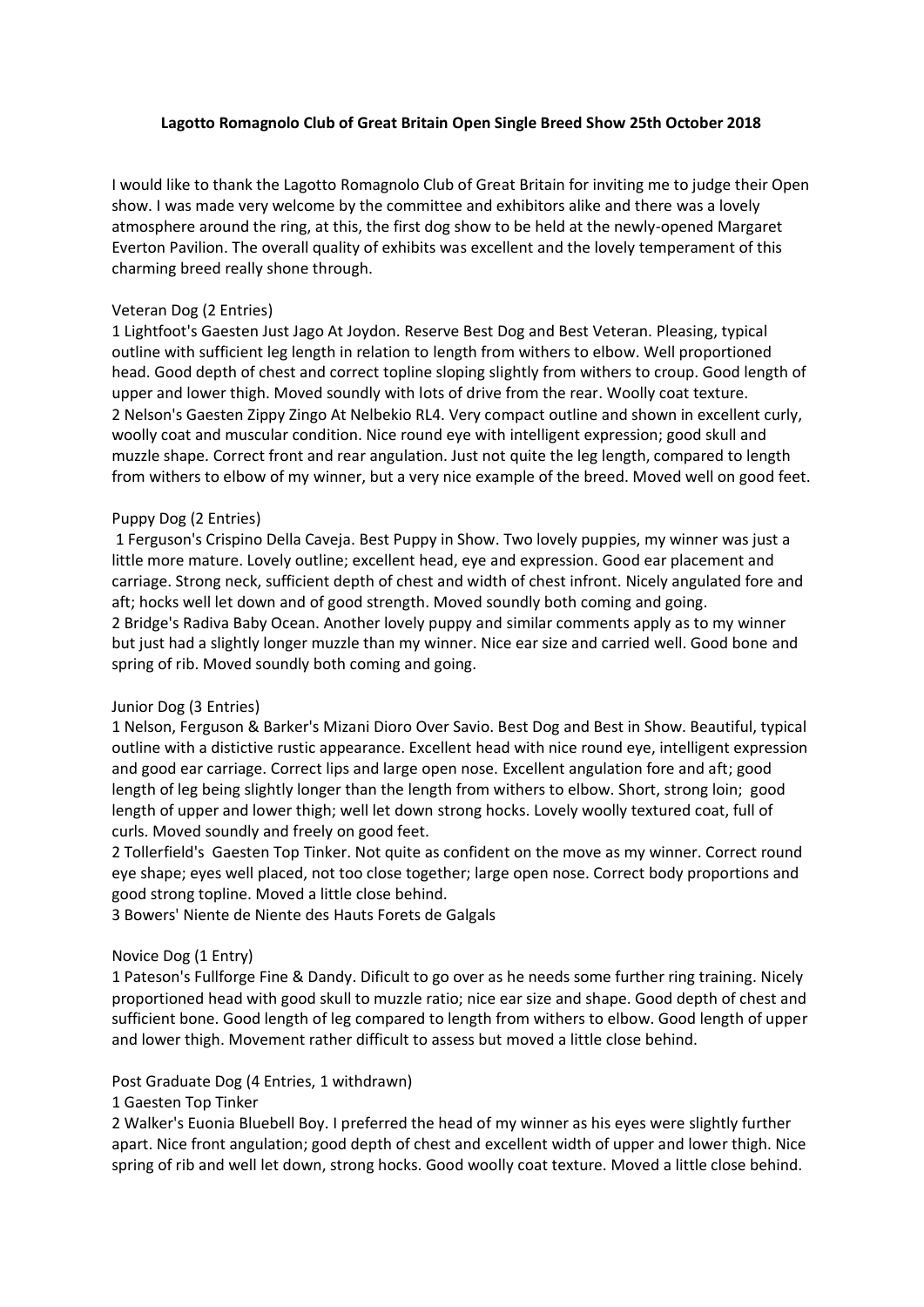# 3 Fullforge Fine & Dandy

## Limit Dog (2 Entries)

1 Williams & Carless' Rumolboys Alban Eilir. Up to size; nice topline. Good width of skull and correct muzzle to skull ratio; good ear shape and carriage; strong oval neck; nicely sprung ribcage behind elbow; sufficient bone. Short, strong loin and nicely angulated hindquarters. Moved briskly and soundly on good feet. Woolly coat.

2 Fullforge Fine & Dandy

## Open Dog (2 Entries)

1 Williams & Carless' Rumolboys Smart Spitfire. Up to size; good width of skull and large open nose. Nice earset, round eye and strong muzzle. Good angulation fore and aft. Nice spring of rib, slight tuck up and strong, well muscled loin but overall slightly long compared to height. Moved well both coming and going. Pleasing woolly coat.

2 Fullforge Fine & Dandy

Veteran Bitch (0 Entries)

## Puppy Bitch (6 Entries)

1 Whittick's Moonreed Warbler. Reserve Best Puppy in Show. Overall very rustic in appearance and lovely to go over. Beautiful head, eye and expression with nice width of skull; large open nose. Excellent angulation fore and aft; nice spring of rib and short, strong loin. Good bone and feet. Nice width of upper and lower thigh and well let down hocks. Coat full of curls and of a woolly texture. Moved soundly and smoothly.

2 DeBlasi's Moonreed Bella. Another lovely puppy, just not quite the front movement of my winner. Lovely outline; nice width of skull; good ear shape and ear carriage. Good topline and nice length of upper and lower thigh. Good feet, woolly coat full of curls. Overall typical rustic appearance. 3 Mort's Radiva Baby Oh Cherrie

### Junior Bitch (2 Entries, 1 Abs)

1 Clayton's Dumdiddly Brown Sugar. Nice head with good skull shape, being equal in length and width and with a strong muzzle. Nice eye and expression, good lips and open large open nose. Correct angulation infront and behind; good spring of rib and sufficient bone. Moved soundly on good feet. Shown in full coat of pleasing texture.

Novice Bitch (2 Entries, 1 Abs) 1 Dumdiddly Brown Sugar

Post Graduate Bitch (0 Entries)

### Limit Bitch (3 Entries, 2 Abs)

1 Nelson's Nelbekio Almost An Angel RL2. Lovely square outline; very feminine with nice width and length of skull and good strong muzzle. Good lips and strong underjaw. Nicely set ears, carried well. Round, expressive eyes set sufficiently well apart. Good strength of oval neck; excellent depth of chest and spring of rib leading to short, strong loin. Good length of upper and lower thigh; strong hocks. Nice feet; moved soundly.

# Open Bitch (3 Entries)

1 J Williams & Carless' Fullforge Floral Dancer. Best Bitch, Res BIS and Best Opposite Sex. Lovely outline and an overall rustic appearance. Best hindquarters in the class. Lovely strength in head with good proportions of muzzle to skull. Nice thick ears of good size and shape and well set on. Open